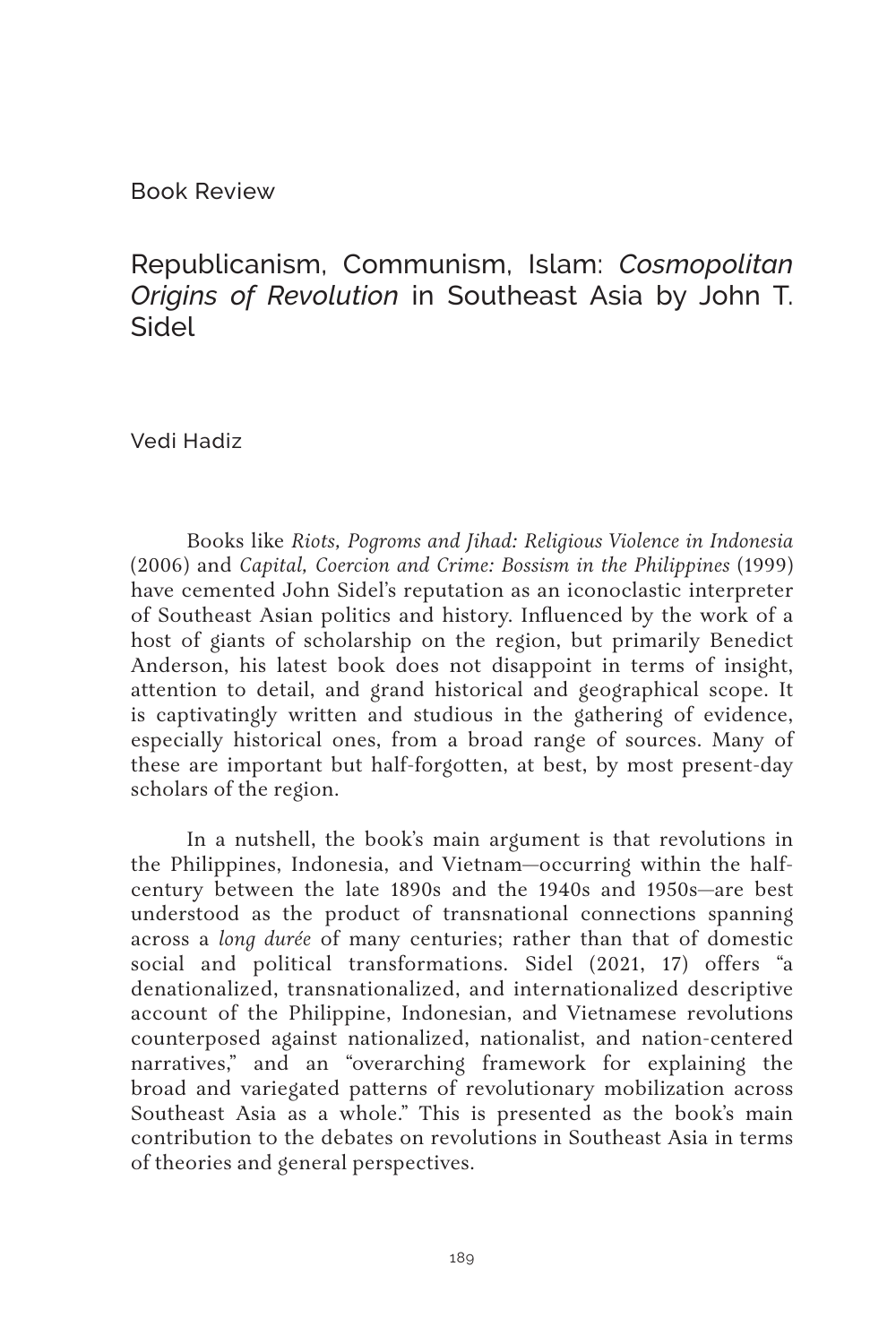*Philippine Journal of Public Policy: Interdisciplinary Development Perspectives* (2022)

Perhaps it is inevitable that the chapters on Indonesia and the Philippines display most of the influence of Anderson, who is acknowledged by Sidel as his major inspiration. Like Anderson, but not drawing exclusively on him, one of Sidel's primary methods is to trace imaginings and actual formations of "the Philippines" and of "Indonesia" to the introduction of (mainly) their intelligentsia to such competing ideas as republicanism and communism (and Pan-Islamism in the case of the latter) from the late 19th and early 20th centuries. Thus, we are provided with by now familiar yet still erudite narratives about the intellectual and physical wanderings of Jose Rizal and of the influences of Dutch socialists and new Caliphate-yearning Pan-Islamists on Indonesian nationalist and revolutionary thinking. Though Parisian anecdotes are inevitably weaved into the narrative on the origins of the Vietnamese revolution—the only one of the three cases producing a nationstate officially extolling socialist ideology—Sidel's analysis here stays closer to contemporary geographical boundaries. The shadow of China looms large, unsurprisingly, not just in the revolutionary era links between Vietnamese and Chinese communists, but also in terms of the historical legacies of the Imperial era, which helped paved the way for the emergence of similar revolutionary projects.

But Sidel is not only interested in the cosmopolitan intelligentsia, as revolutions must mobilize and therefore resonate with much broader sections of society. He addresses the point, for example, of how there were essentially two interrelated sides of the Indonesian revolution of the 1940s—one driven by intellectuals and the other mainly by rural youths making use of preexisting institutions of solidarity-building such as networks of Islamic boarding schools (in doing so, essentially bringing together two strands of Anderson's work over two different periods of his career). From this point of view, a more clearly articulated position on why a "socialist" revolution emerged victorious in Vietnam but not in the Philippines or Indonesia would have been welcome.

It is also important that Sidel sets his sights not just on European influences tied to the respective colonial social orders centered on Jakarta/Batavia, Manila, or Hanoi. He puts together a much longer history to make sense of Indonesian, Philippine, and Vietnamese national consciousness. In many ways, this is